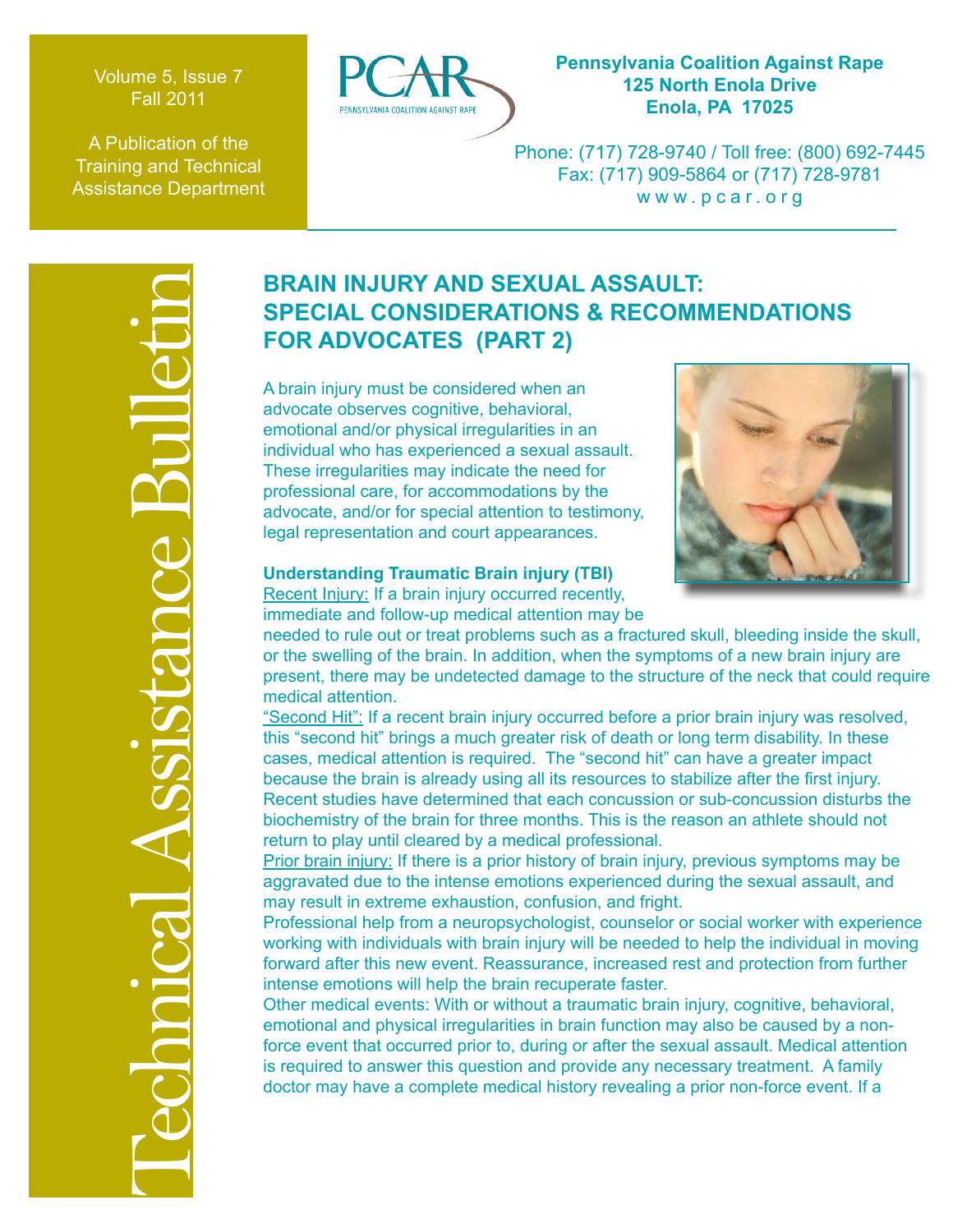complete medical history and physical is done during an emergency room visit, the information may be revealed then. Cognitive functioning might be greatly impaired and rehabilitation and recovery will become more complex with numerous brain injuries.

#### **HOW CAN A SEXUAL ASSAULT ADVOCATE SUPPORT A VICTIM WITH A BRAIN INJURY?**

It is important to be aware of common problems following a brain injury – being able to recognize signs and symptoms will help in providing resources and communicating with victims of sexual assault.

When working with a survivor, keep in mind that a brain injury could have occurred recently or in the past. It is important to be aware of signs of brain injury, and to know the appropriate referrals.

- Ask about events (force and non-force) that may have caused a brain injury.
- Ask about and watch for any sign of cognitive, behavioral, emotional or physical irregularities that may have been caused by a brain injury.
- Be aware of the common irregularities in cognitive, behavioral, emotional and physical functioning. If the survivor is receiving care for TBI, note any recommendations that were provided and determine how you might use these recommendations.

Here are some things to consider when working with a survivor who may have a brain injury:

- If the individual thinks slowly, speak more slowly.
- If speech is difficult, avoid questions with multiple parts or multiple questions within one statement, and offer communication devices (such as using symbols, typing/ writing, etc.)
- If the mind tires easily, reduce stimulation.
- If the body tires easily, arrange frequent rest breaks.
- If decisions are difficult, offer simple choices.
- If noise overwhelms, minimize noise.
- If the individual is confused in a group, remain close by and stay at the edge of the group.
- If the individual is unable to understand, change the subject and defer that topic for a later time.
- If the individual holds strong views, realize this may block comprehension and new learning.
- If the individual is easily upset, remain calm.
- If the individual is easily confused, simplify the situation.
- If there is limited memory of recent events, suggest using a memory book.
	- If there is confusion about appointments, suggest using an appointment book or programming appointments in a personal communication device.
	- If the individual forgets familiar people, objects or faces, use pictures, tags or verbal reminders.
	- Provide written materials, cards, pictures, phone calls, planning books, memory books or whatever assistive technology is necessary to promote competence.

#### **WHAT ARE THE SPECIAL CHALLENGES INVOLVING TESTIMONY?**

• When giving testimony, the victim of an assault is expected to remember the assault, recognize the offender, know the date and time of the event, explain what they were doing before and after the event, and follow the directions of the court. All of this may be impossible for the individual with a brain injury, regardless of whether the injury is old or new, and regardless of whether it was caused by a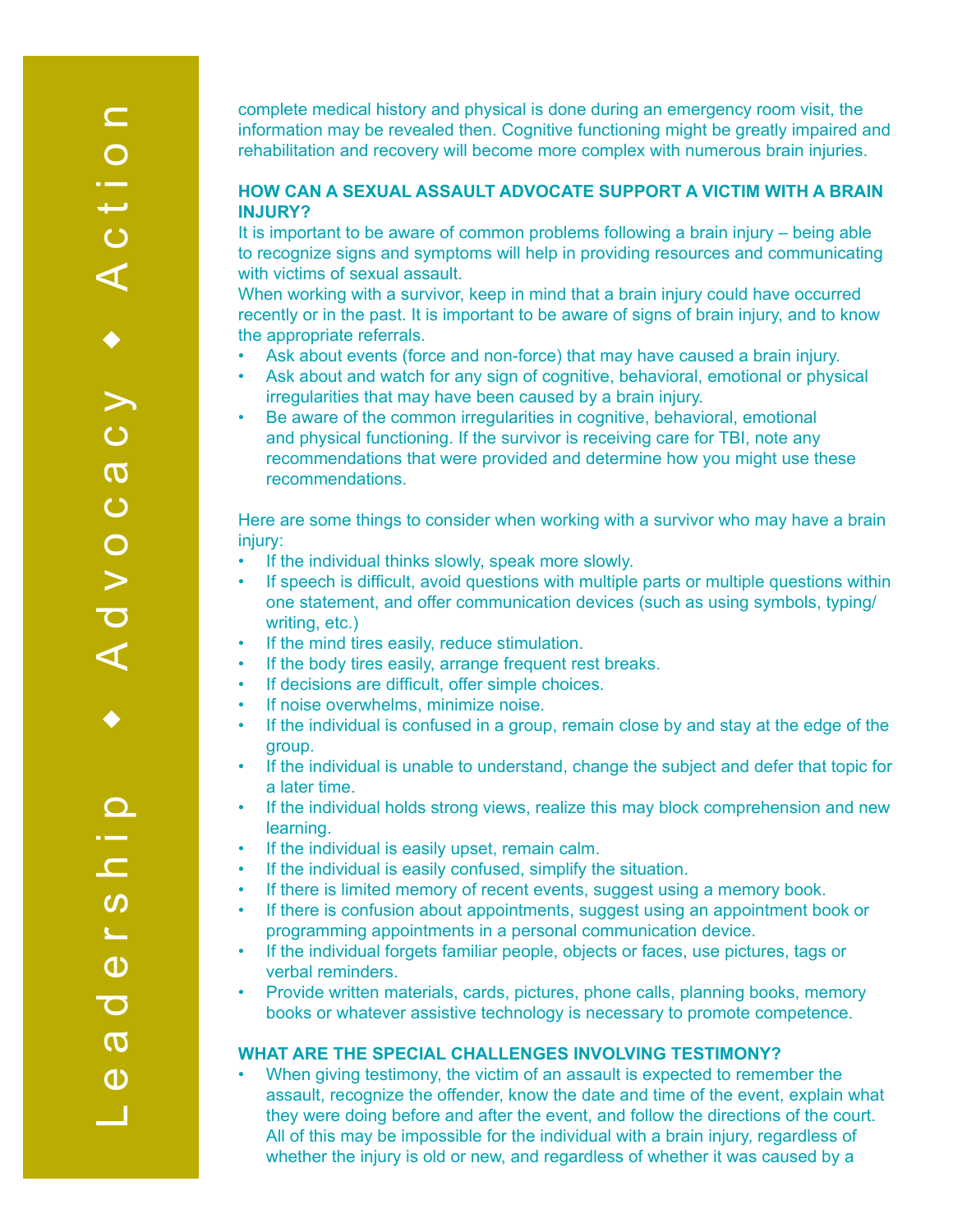force or non-force event. Some other examples of difficulties in a court proceeding include:

- The individual may remember the assault but be unable to respond to questions due to receptive (hears but can't determine the meaning) or expressive (can't recall the word needed) aphasia.
- Under cross examination, the individual may not be coherent or may be easily confused.

#### **WHAT ARE THE SPECIAL CONCERNS SURROUNDING LEGAL REPRESENTATION?**

- The legal representative should understand brain injury or be willing to learn.
- The legal representative should understand the problems created by the specific cognitive, behavioral, emotional and physical irregularities of the client.
- The legal representative should communicate with the client at the client's level of understanding.
- The legal representative should assure that any evaluation to be done by a psychiatrist must be done by a neuropsychiatrist who is trained in and specializes in working with people with brain injury.
- The legal representative should assure that any evaluation conducted by a psychologist be done by a neuropsychologist who is trained in and specializes in working with people with brain injury.
- The legal representative may need to prepare plans for rehabilitation in some situations.

### **WHAT ARE THE SPECIAL CONCERNS INVOLVING THE COURT?**

- The individual may not remember appointments, court dates or other deadlines.
- The individual may not remember appointment times or locations or what to bring to an appointment.
- The individual may be unable to assemble or bring requested items to an appointment.
- The individual may not understand the directions of the court.
- The individual may understand but not be able to remember the directions of the court.
- The individual may appear incompetent.
- The individual may appear uncooperative.
- The individual may appear to be mentally ill, intellectually disabled or under the influence of drugs.
- The individual may be required to submit to an evaluation by a psychiatrist or psychologist with no experience in brain injury.
- Under pressure, the individual may experience a catastrophic stress reaction, become silent, weep or become agitated.
- Court accommodations may be required such as minimizing distractions by clearing spectators, allowing dark glasses, proceeding slowly, explaining carefully, providing directions in writing, providing a continuance if the individual becomes overwhelmed, etc.

## **WHAT FURTHER HELP MAY BE AVAILABLE TO SOMEONE LIVING WITH A BRAIN INJURY?**

Due to the high cost and years of rehabilitation required after a brain injury, each of the following options for income and expenses should be explored to assist individuals who have had a brain injury (regardless of the cause or date) and/or other disabilities following a sexual assault: